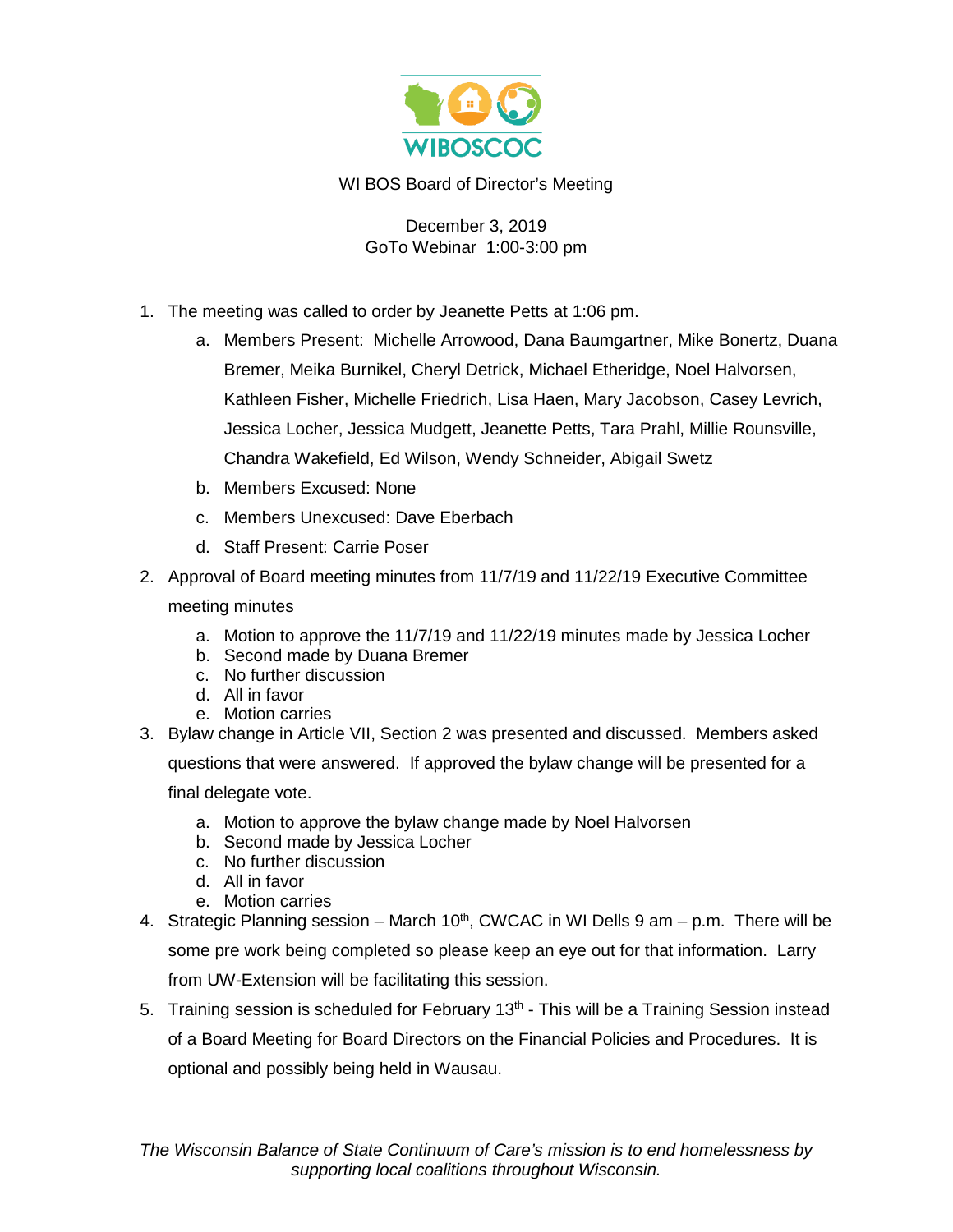- 6. A Board photo will occur at the February Quarterly BOS Meeting and all directors are being asked to be in attendance for the photo if possible.
- 7. Carrie is in the process of reviewing the policies listed below and plans send them out for comment this Thursday for review. The deadline to submit comments is December 20<sup>th</sup> and the comment information will be ready for presentation and discussion at the January 7<sup>th</sup> Board Meeting.
	- a. Education
	- b. CE Waiver
	- c. Involuntary Separation
	- d. EHH Monitoring
	- e. Governance Charter needs to be updated, Carrie will be working on this
- 8. Carrie reported that there is currently nothing booked for the February meeting although she is waiting to get information back from several requests. If you have ideas, please let Carrie know as soon as possible so she can have a draft agenda done by the Jan  $7<sup>th</sup>$ board meeting. Jeannette stated that the Rock/Walworth presentation was wonderful, and it would be great to have something similar to that from another area. DEHCR is invited to every meeting. Dale Darrow has been invited for the last three years and will continue to be invited. We may ask him to speak in the future at a Balance of State Quarterly Meeting.
- 9. Public Policy Report Carrie reported that the Senate bills have stalled and there was a letter that the governor sent to the joint finance committee asking for the funds to be released. Funds have not been released to date. Carrie will meet with Senator Stroebel's office to discuss what the concerns are. All 4 COC leaders will be attending this meeting. Otherwise the funds will not be released until after Jan meeting with Congress. Next Interagency meeting is scheduled for December 10<sup>th</sup>.
- 10. President's report
	- a. Carrie indicated that on Friday the 4 COC directors are meeting with the Department of Children and Families to sign an MOU to submit a request for the Fostering Youth Independence (FYI) Vouchers, Vouchers for youth exiting foster care. The Department of Children and Families is also looking for partnerships with all COC's pertaining to this matter.
	- b. A meeting with Mike Basford to discuss expectations for Interagency Council is arranged.
	- c. Review of all committee charters was completed, and chairs are receiving feedback.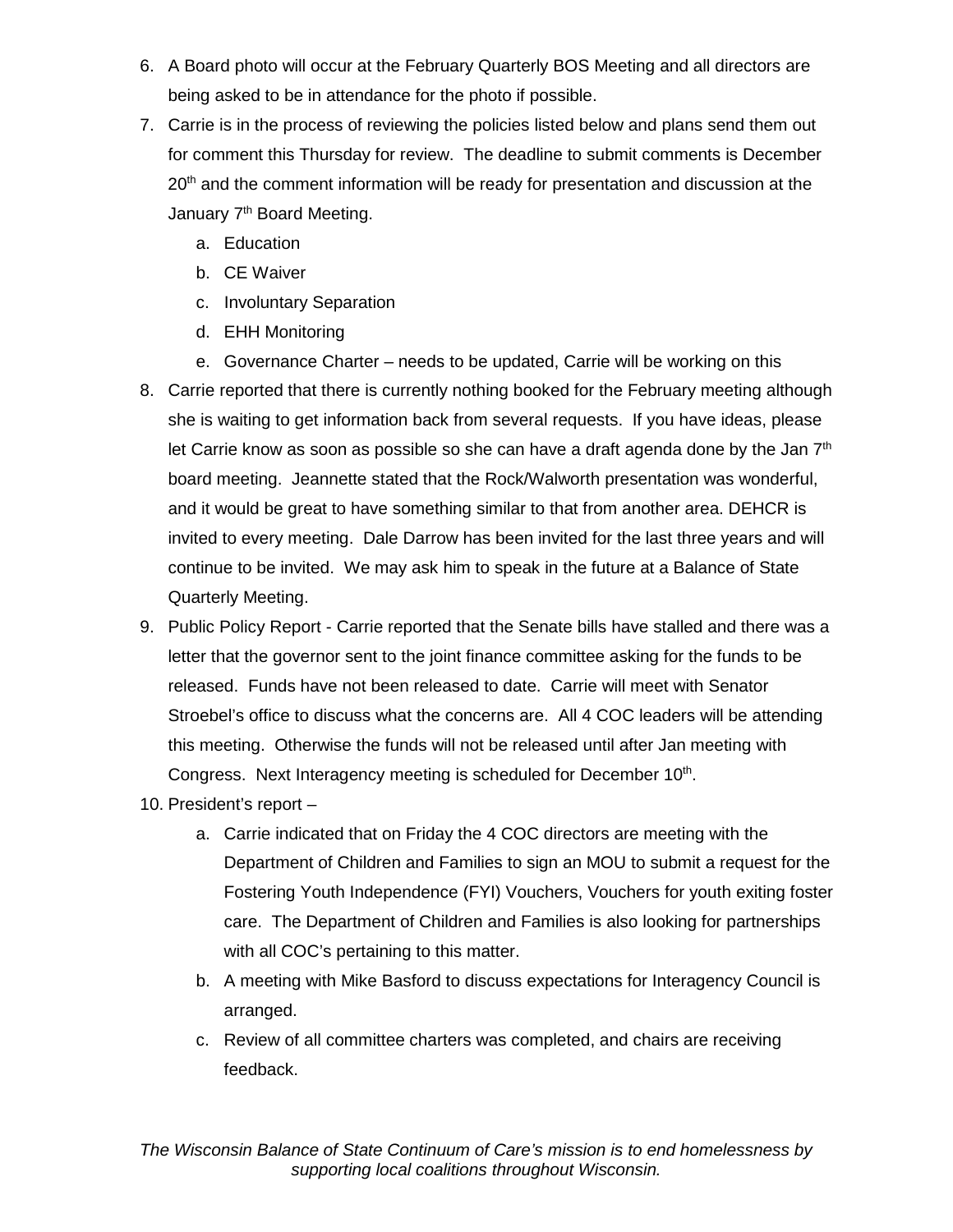- d. Carrie is continuing to work on Match. Please NOTE: If a Board member is not able to submit their time as match please send an email to Carrie ASAP so she is aware.
- e. Carrie is working on updating PIT forms for the 2020 count.
- f. Jen Schmohe is updating the website, please let Carrie know if you see anything that is need of attention. The Committee Tab is being worked on as well.
- g. Coordinated Entry will be updated due to a new explanation of the priority for Rapid Rehousing.
- h. Plan to work on Housing First and the Scoring Tool.
- i. Policies have been drafted for involuntary separation and education.
- j. Governance Charter will need to be updated due to many changes.
- k. Coordinated Entry Waiver Policy is being worked on and will be coming out with the other policies.
- l. Staff are working on streamlining monitoring to make it more efficient for everyone.
- m. By Jan 7<sup>th</sup> you will also have the Emergency Shelter Standards for comment.
- n. Mainstream Voucher grant applications were awarded to Chippewa and Eau Claire Housing Authorities.
- o. Several Housing Authorities can apply for FUP and some will be looking at expanding.
- p. Starting in January new Agency staff and Agency Agreements will come out the beginning of the year for CE.
- q. The Kalahari sent Carrie an email and would like us to agree to contract services with them till 2030. Carrie will be looking this over and getting back to us about the specifics and if Kalahari is able to meet our needs. She is currently working to address the issues we had at the November meeting.
- r. Carrie asked for questions.
- s. Millie asked if Carrie could include PIT dates in the newsletters and the website, so they are public  $(4<sup>th</sup>$  Wed of every month). The Point in Time is always the fourth Wednesday of each month with the upcoming PIT date of January 22, 2020.
- 11. Committee Reports
	- a. Noel Halvorsen reported that the Public Awareness Committee is working on the transition between chairs. Looking ahead to the Home for Everyone Conference and Advocacy Day.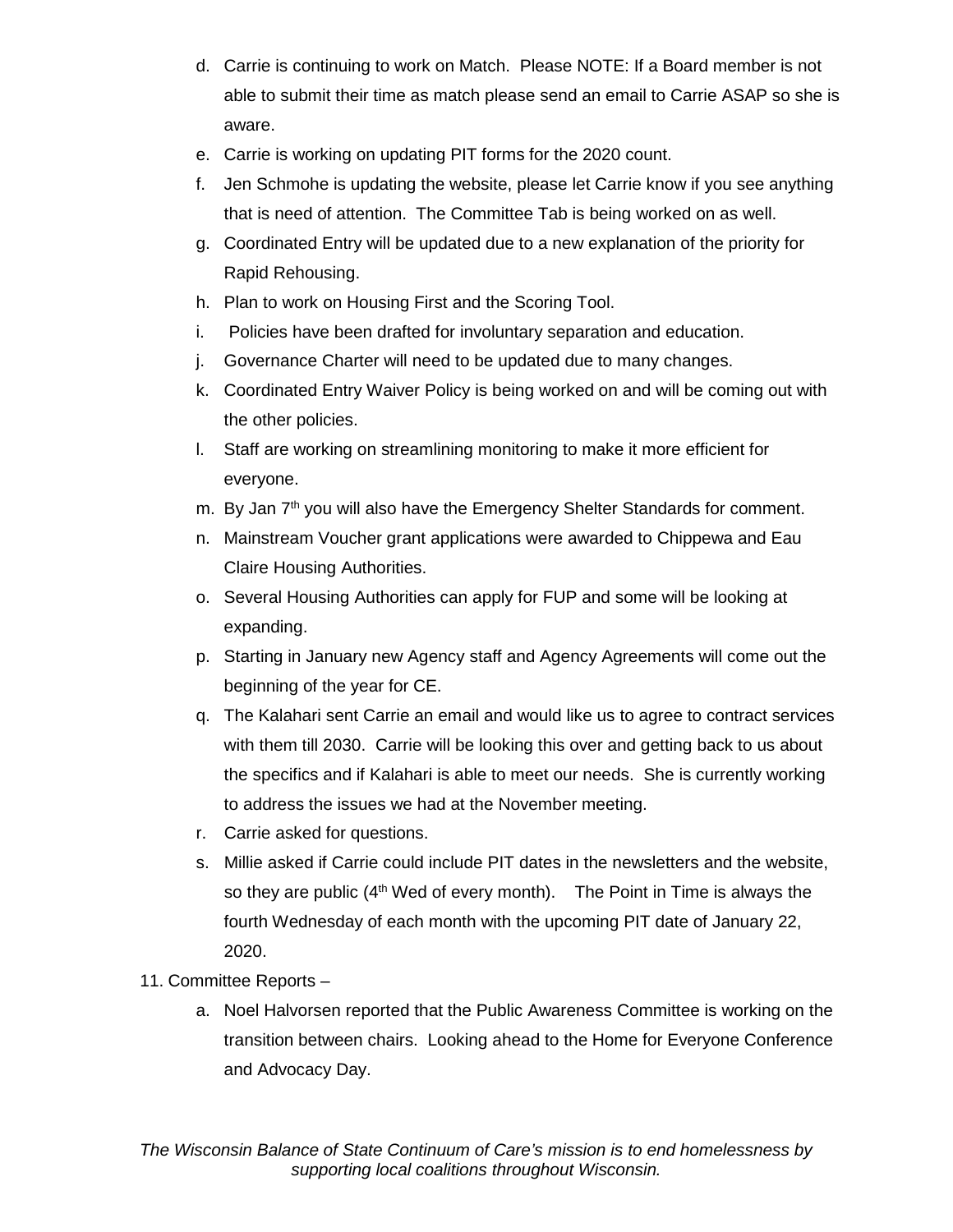- b. Jeanette reported that Don Roach and Paul Bisset both resigned from the BOD.
- c. CE Dana Baumgartner reported that they are working on marketing materials. Meeting scheduled for December  $20<sup>th</sup>$ . No transition occurring at this time, the committee is stable.
- d. Meika Burnikel reported that the Youth Advisory Board is running a Youth contest that is posted on the YAB tab on the website. The committee is also working on the committee charter. There are currently no transitions and more members from different areas are joining the committee. There is a youth meeting on December 18<sup>th</sup> in the La Crosse area, the flyer will be coming out soon.
- e. Casey Levrich just returned from maternity leave and will connect with Don Roach to get an update about what the Veteran's committee is currently working on.
- f. Duana Bremer reported that the Discharge planning committee has finalized the MOU for Hospitals that will be sent to Carrie by December 15th so she can send it to other COCs to begin using in their communities. The committee plans to move ahead to work with the Department of Corrections next.
- g. Jessica reported that the System Performance Network is scheduled to meet next Tuesday December 10. SPN data was sent to Local Coalitions. They are revising the committee governance charter.
- h. Lisa Haen reported that the Nominating Committee sent a letter to the Washington Coalition for a replacement upon receiving Paul Bissett's resignation and also sent the recruitment emails to the BOS membership for the three vacant additional director positions that includes veterans, persons with lived experience and chronic homelessness. The Local Coalition does not have a deadline for application submission. The additional directors have a January  $15<sup>th</sup>$  deadline for application submission. The committee is also working on written processes for recruiting new board of directors, member organizations and the annual publishing of an invitation for new members to join the Balance of State.
- i. Jessica Mudgett reported that the Emergency Shelter committee has not met since the BOS meeting.
- j. Fiscal and Audit Kathleen reported that on December  $16<sup>th</sup>$  she is scheduled to meet with Millie in Superior to work to transition to the treasurer position. The committee is working on revisions for the Fiscal Policies.
- k. Abby Swetz reported that the Gaps and Needs Committee met last week, and they are working on the client survey. The committee is asking for 50 responses